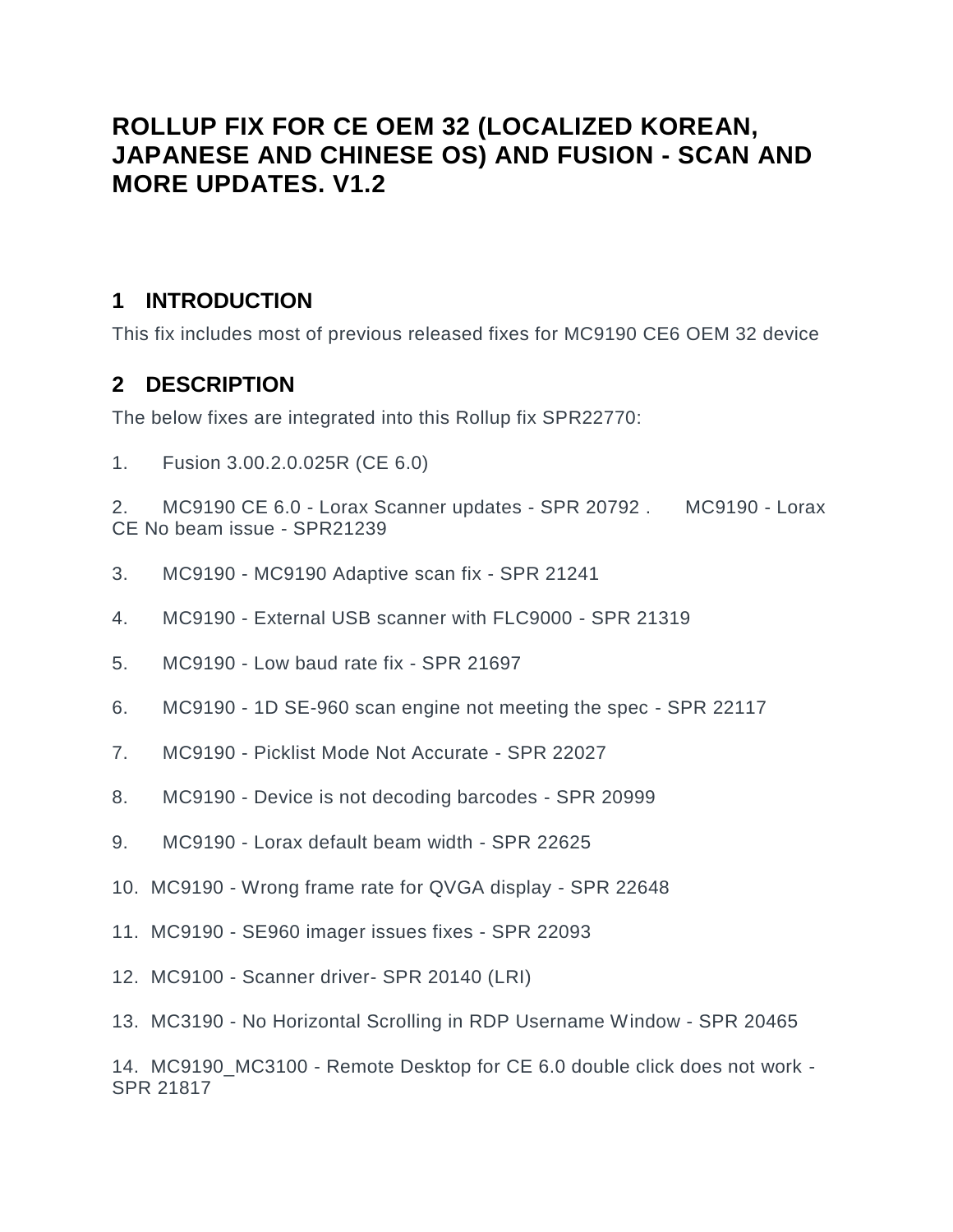**15. Brightness fix – Brightness settings for new CMI display.**

**16. MC9190 - Adaptive scan fix - SPR 21241\_21692**

**17. MC9190 and MC3100 - RDP doesn't show the reconnect message immediately after disconnection - SPR 21371**

**It also fixes issues, found in the first rollup:**

**1. MC9190 - when running in VGA Mode and using File Explorer parts of the icons are not visible SPR23370**

**2. MC9190 - View finder and Red rectangle screen seen while scanning when used with Blockbuster imager. SPR23328**

**3. MC9190 - When using woBootEmbedded.ARM.CAB it updates all properly, however in fusion => option => regulatory, country names are shown as squares. SPR23317**

**4. MC9190 – Cannot use RS507 after SuperCab installed SPR23601**

**5. MC9190-GJ MFD 2013 are getting stuck on splash after installing supercab fix 22770 SPR2358484**

# **3 CONTENTS**

**SuperCab\_CE60\_Eastern\_v1.2.ARM.CAB SuperCab\_CE60\_woEmbeddedBoot\_Eastern\_v1.2.ARM.CAB**

# **4 DEVICE COMPATIBILITY**

**This software release has been approved for use with the following Symbol devices.**

| <b>Device</b> | <b>Operating System</b>            |
|---------------|------------------------------------|
|               |                                    |
|               | Windows CE6.0 OEM 32 for localized |
|               | Korean, Japanese and Chinese OS.   |
| MC9190        |                                    |
|               |                                    |